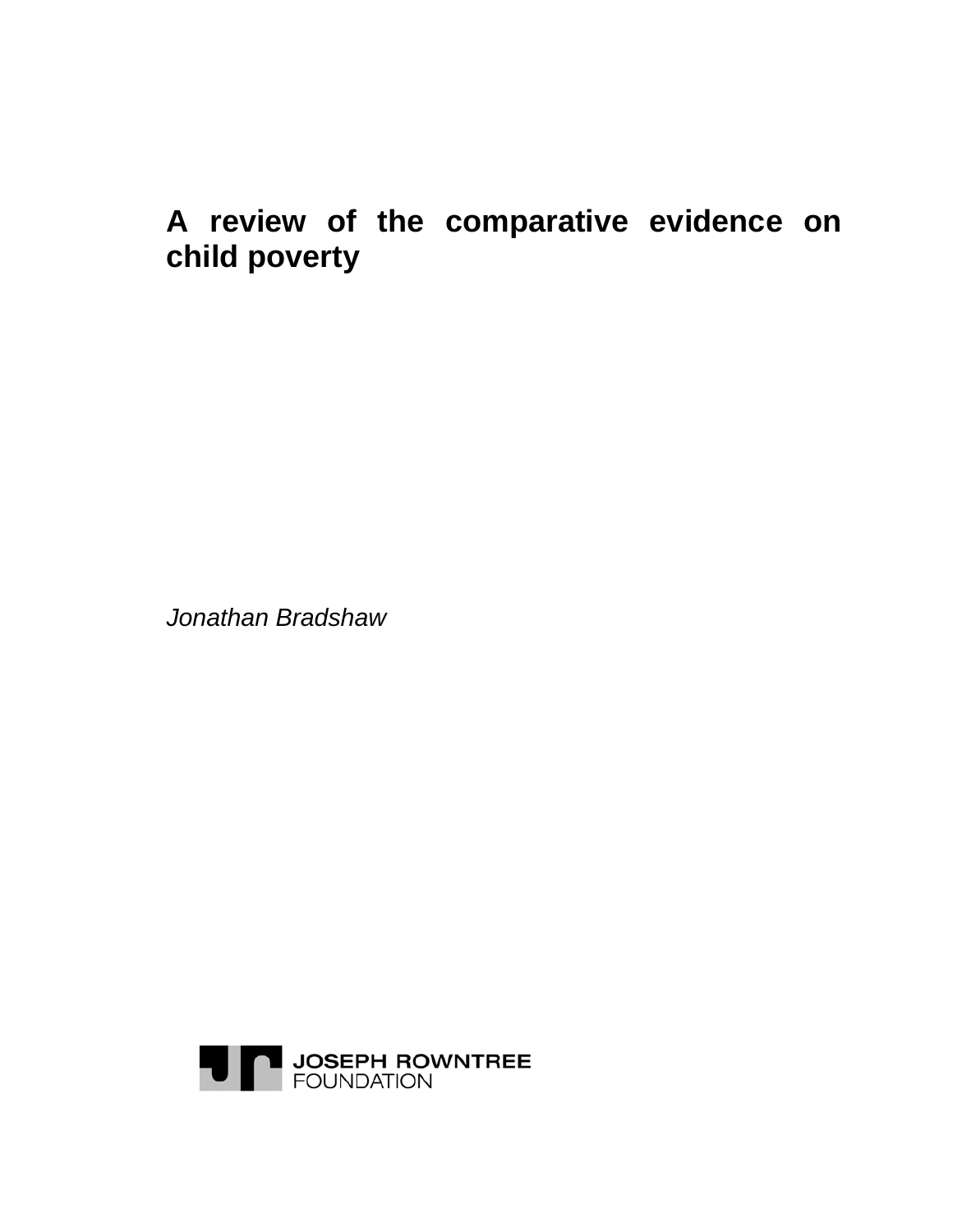The **Joseph Rowntree Foundation** has supported this project as part of its programme of research and innovative development projects, which it hopes will be of value to policy makers, practitioners and service users. The facts presented and views expressed in this report are, however, those of the author[s] and not necessarily those of the Foundation.

Joseph Rowntree Foundation The Homestead 40 Water End York YO30 6WP **Website:** www.jrf.org.uk

© University of York 2006

First published 2005 by the Joseph Rowntree Foundation

All rights reserved. Reproduction of this report by photocopying or electronic means for non-commercial purposes is permitted. Otherwise, no part of this report may be reproduced, adapted, stored in a retrieval system or transmitted by any means, electronic, mechanical, photocopying, or otherwise without the prior written permission of the Joseph Rowntree Foundation.

ISBN 978 1 85935 490 2

This report is available as a pdf on the JRF website (www.jrf.org.uk)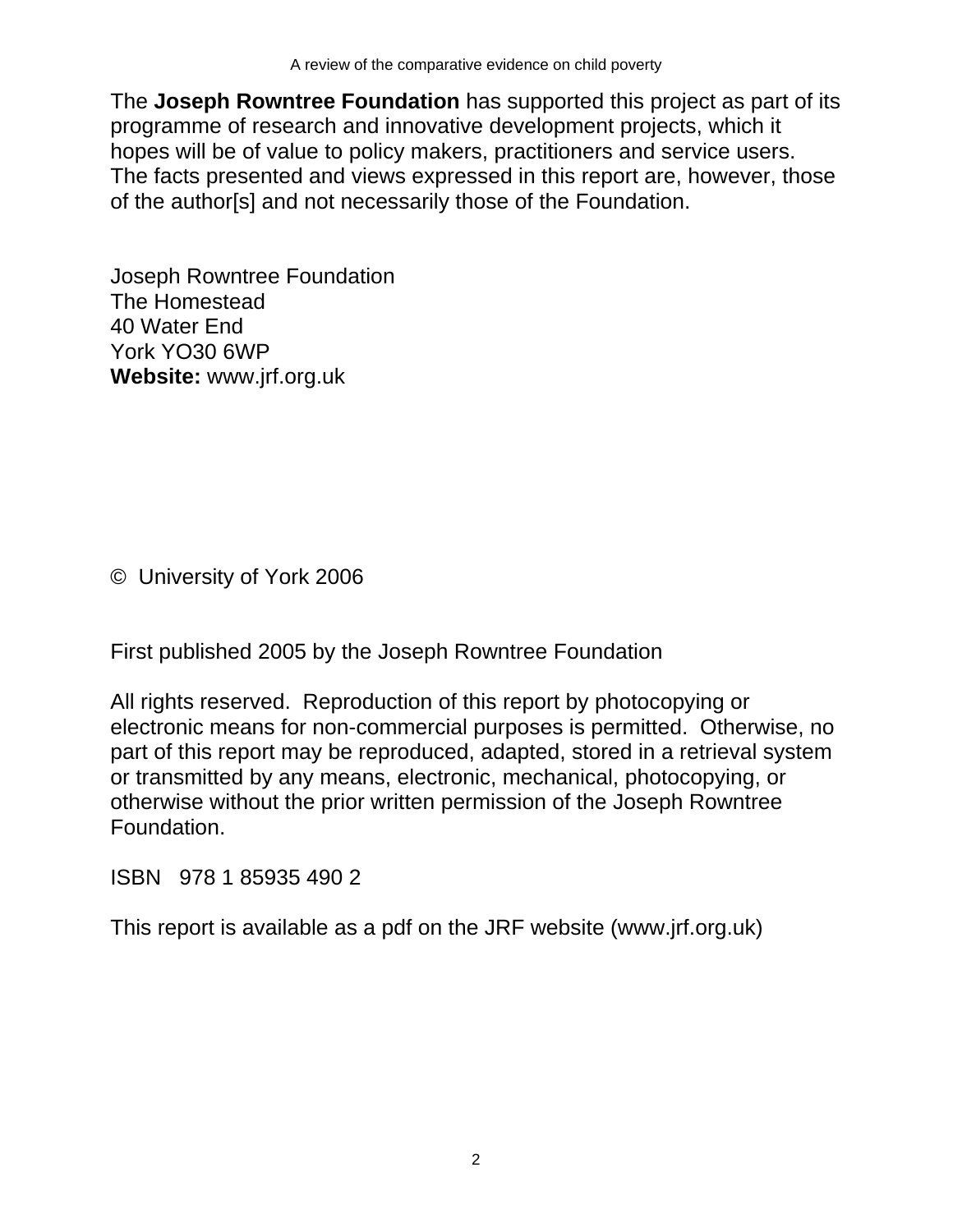## **Objectives**

This paper aims to review the comparative evidence on child poverty and learn lessons for the UK. It updates previous efforts of this kind (see Stewart 2005 and Bradshaw 2005). It begins with a critical review of the sources, goes on to compare child poverty rates and variations in family and other characteristics of poor children and then reviews comparative data on the policies designed to reduce child poverty. It ends with a conclusion.

## **Sources**

In recent years there has been a general improvement in the comparative data available on child poverty. There are basically five sources relevant to this paper:

1. The Luxembourg Income Study (LIS) can be used to compare child poverty rates in 30 countries. Data is available for five yearly periods for many of these countries from circa 1980 and for some countries including the UK from circa 1970. The LIS website

(http://www.lisproject.org/keyfigures.htm) provides child poverty rates at 40, 50 and 60 per cent of the median, the distribution of children around those thresholds and child poverty rates by family type. The LIS data is derived from national surveys which are contributed by each country and then organised into a common framework. The LIS child poverty data for circa 2000 (1999 for the UK) has recently been subjected to extensive analysis for UNICEF by Corak and Chen (2005) and Corak (2005) including the production of the *Child Poverty in Rich Countries League Table* (UNICEF 2005).

2. From time to time the OECD asks national governments to furnish them with poverty data to a given specification. The latest version includes child poverty data for 24 countries for circa 2000 including the UK (d'Ercole and Förster 2005).

3. The main vehicle for child poverty comparisons within the EU is the European Community Household Panel (ECHP). This is used by EUROSTAT to produce the Laeken Indicator on child poverty for the EU15. The latest and last sweep of the ECHP was in 2001 (income data for 2000) and the 2001 child poverty data has been analysed extensively by Ritakallio and Bradshaw (2006). ECHP is being replaced by the Survey of Income and Living Conditions (SILC) covering the EU25 but there will be something of a hiatus in the series as countries operationalise SILC. The first child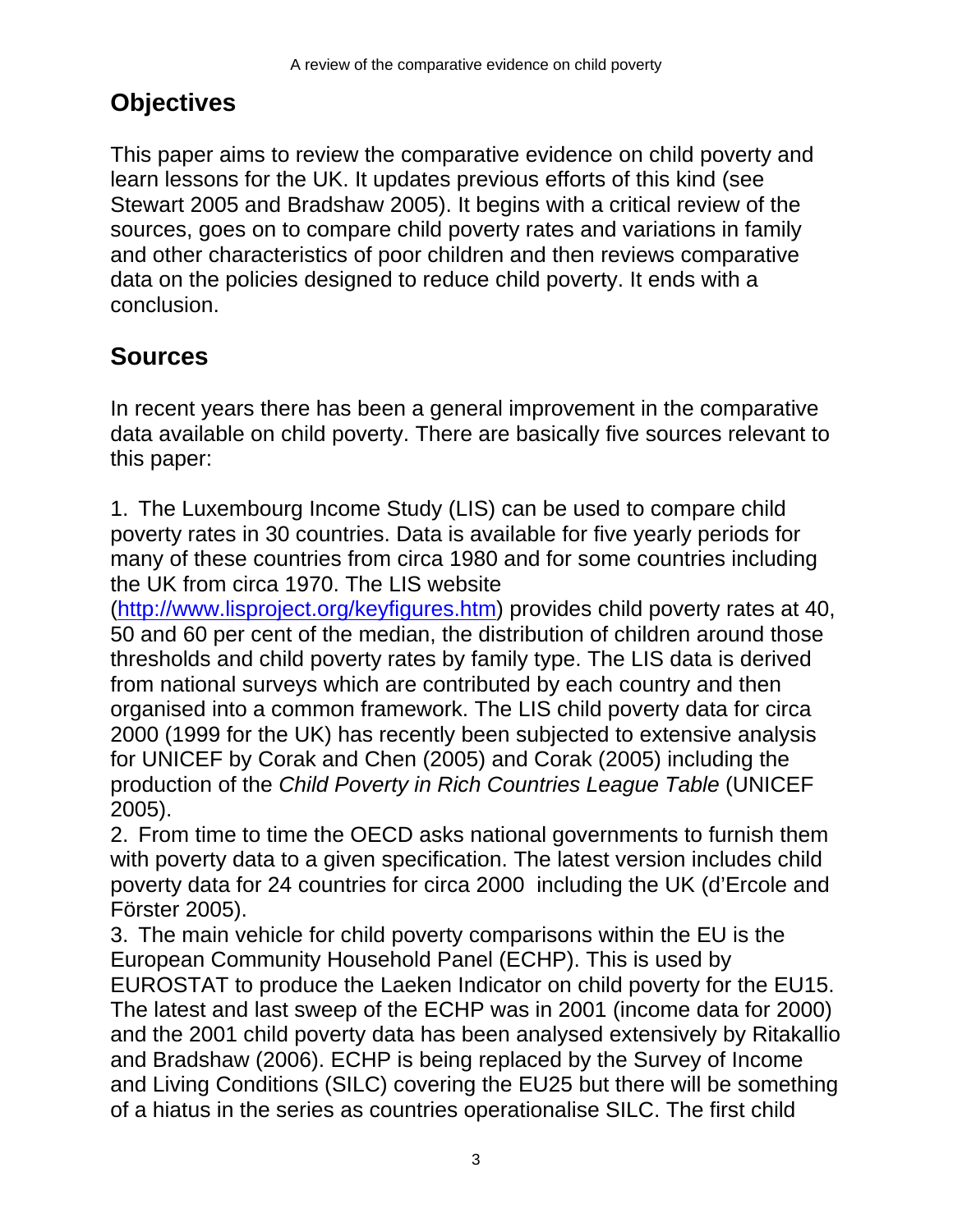poverty data from this source will not emerge for all countries until 2007. Meanwhile EUROSTAT has produced updates of ECHP based on national data including a comparison for most countries including the UK at 2003 (http://epp.eurostat.cec.eu.int/portal/page?\_pageid=1996,45323734&\_dad= portal&\_schema=PORTAL&screen=welcomeref&open=/&product=EU\_MA STER\_living\_conditions\_welfare&depth=2).

4. EUROMOD is a simulation model for all the EU countries. The tax benefit rules for each country are linked to population surveys and the model can be used to explore the impact of policy and policy changes on, inter alia, child poverty rates (see Lietz, Sutherland and Corak 2005). 5. A number of studies have been undertaken at York to explore the impact of tax/benefit packages on model families (including poor families). A comparison of child benefits packages for 20 countries as at July 2001 (Bradshaw and Finch 2002) has been updated for eight countries to January 2004 (Bradshaw and Mayhew 2006) and fifteen countries (Bradshaw 2006a).

There are a number of problems with these data (Bradshaw 2006b):

- 1. The child poverty data is out of date for most sources it is circa 2000 and the most recent EU comparisons are for 2003.
- 2. The measure of child poverty is very reliant on income comparisons. Of the sources listed above only the ECHP (and eventually SILC) enable a comparison using more direct indicators of child deprivation.
- 3. Income comparisons use thresholds which are arbitrary (50 per cent of the median in LIS and OECD and 60 per cent median in ECHP.
- 4. They also use equivalence scales which have little scientific basis. The Modified OECD scale is now most commonly used in ECHP and the square root of n (which is very similar) in LIS/OECD. Both are less generous to children that the original OECD equivalence scale.
- 5. There is a general tendency to use national relative thresholds for comparing poverty rates despite the fact that the real level of those thresholds can be very different<sup>1</sup>.

l  $1$  For example 60 per cent median in the UK in 2001 was 8,702 euros per year and in Slovakia it was 5,818 euros per year. LIS uses 50 per cent of the median in its comparisons. For Mexico 50 per cent median is so low in their income distribution that it is well below the Mexico official poverty line which is based on a mere physical necessities budget standard.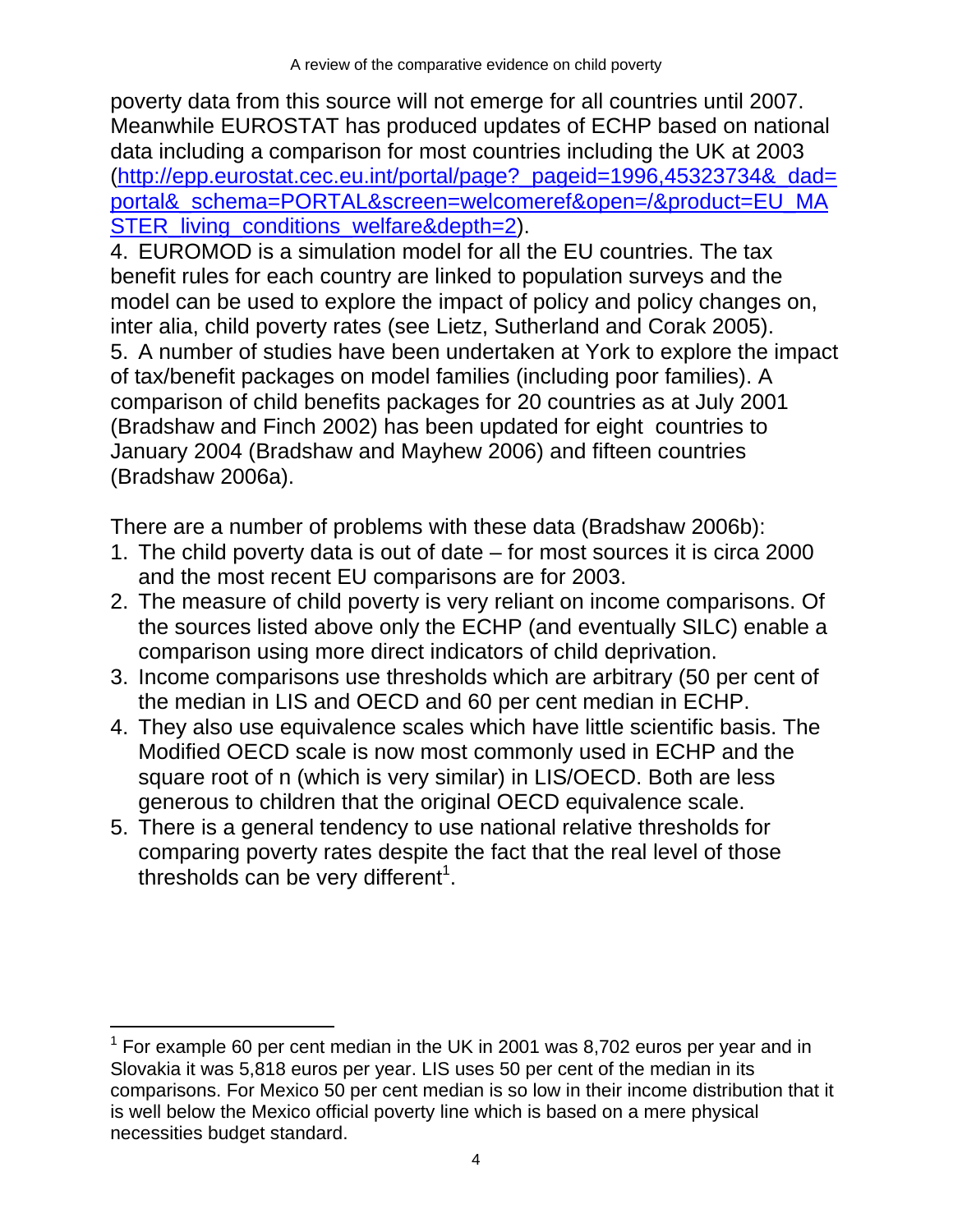# **Child poverty rates**

However the evidence from these sources was very influential in galvanising the government's anti poverty strategy. They knew from national sources that child poverty had increased in the UK in the 1980s and had not fallen in the 1990s. However comparative evidence demonstrated that:

- By the mid 1990s the UK had the third highest child poverty rate out of 25 developed countries (Bradbury and Jantii 1999) - only lower than the US and Russia and very much higher than our EU partners.
- Between the mid 1980s and mid 1990s child poverty had increased fastest in the UK (Oxley *et al.* 2001). Further not all countries had experienced increases in child poverty during this period despite facing similar economic and demographic circumstances – some had achieved reductions.
- EUROSTAT data from the ECHP for EU 15 (Ritakallio and Bradshaw 2006) shows that the UK had the highest child poverty rate in the EU until 2000. The 2001 ECHP found that the UK had fallen to the fifth highest child poverty rate in the EU 15 (Ritakallio and Bradshaw 2006).
- Both OECD (d'Ercole and Förster 2005) and LIS (UNICEF 2005) data show that the UK was one of only a few countries that had reductions in their income child poverty rates over the 1990s. Figure 1 presents the league table of child poverty derived from the OECD (d'Ercole and Förster 2005) with the UK with the third highest child poverty rate.
- The most recent data from EUROSTAT for 2003 (for most countries) has the UK child poverty rate ranked at 21st equal with Greece and Poland out of 27 countries (see Figure 2).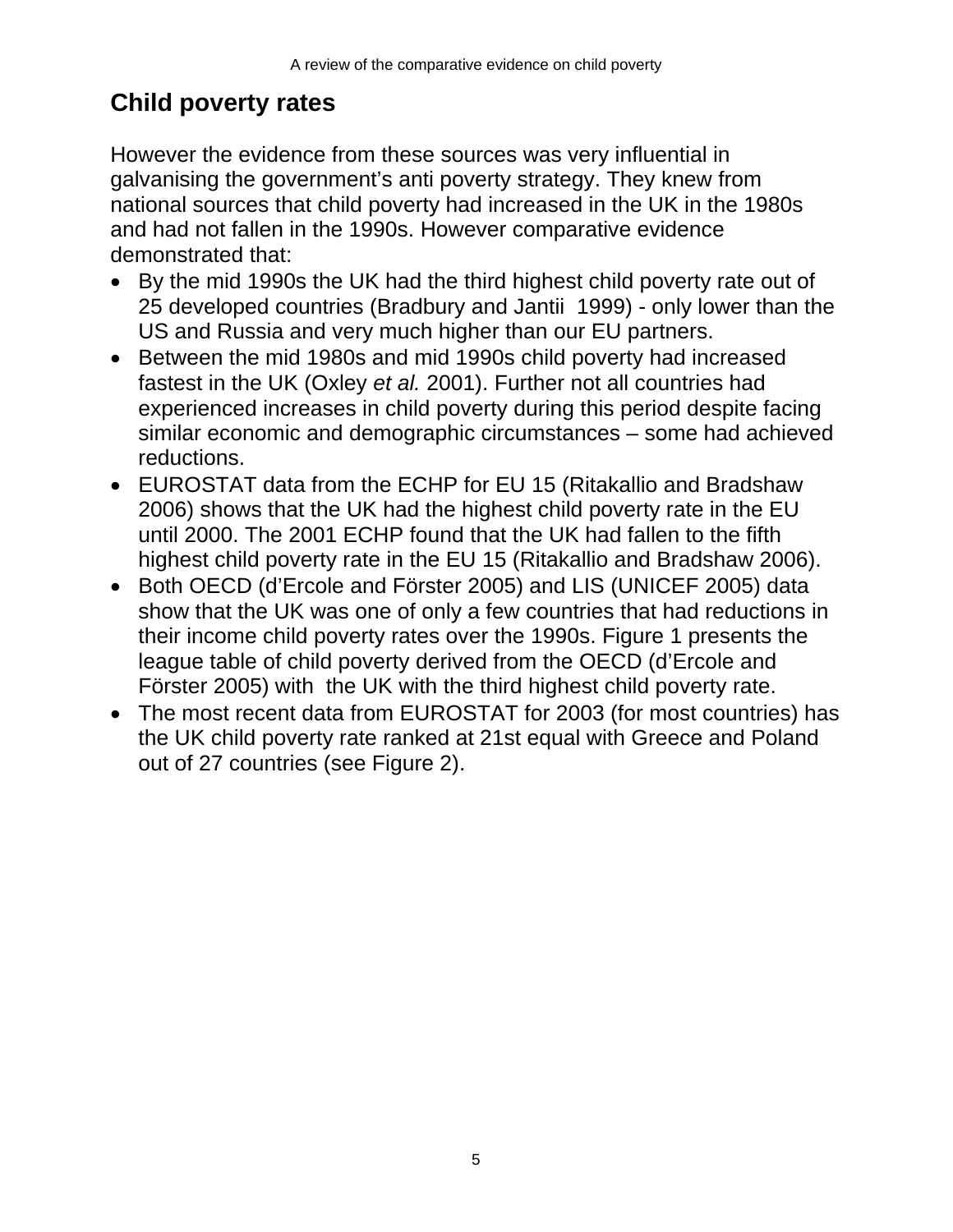



Source: d'Ercole and Förster 2005





Source:http://epp.eurostat.cec.eu.int/portal/page?\_pageid=1996,45323734&\_dad=portal&\_schema=POR TAL&screen=welcomeref&open=/&product=EU\_MASTER\_living\_conditions\_welfare&depth=2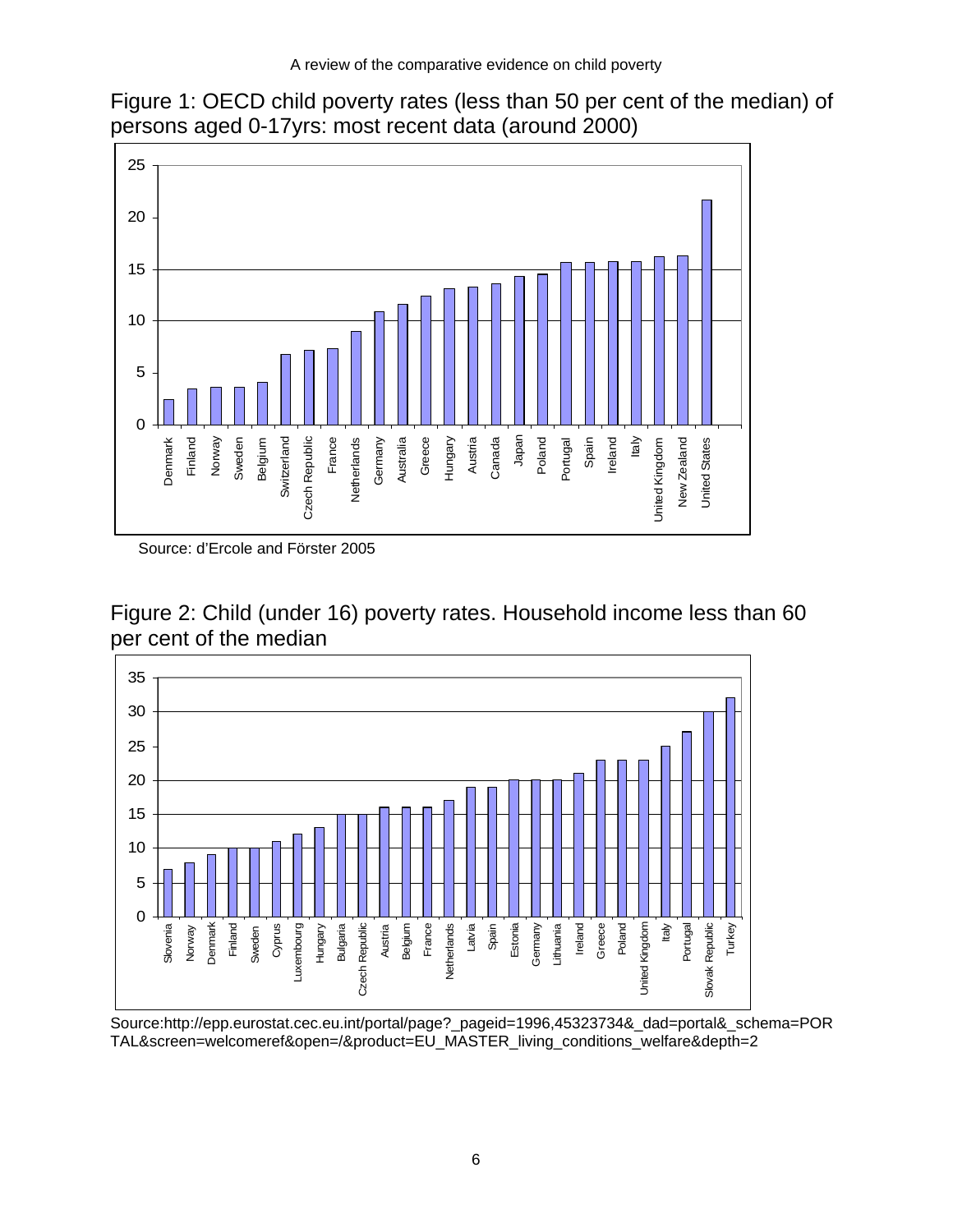## **Characteristics of poor children**

Comparative research on the characteristics of poor children can provide some insights into the types of children which are at greater risk of poverty in the UK than elsewhere. Ritakallio and Bradshaw (2006) have explored the characteristics of poor children using the ECHP.

- After Sweden the UK has the highest proportion of children living in lone parent families in the EU15.
- It also has the second highest child poverty rate (after Portugal) for lone parents.
- This is mainly because the UK has the highest proportion of children in lone parent families who are not in employment.
- The UK also has the highest proportion of all children living in workless families.
- Workless families have a comparatively high child poverty risk in the UK (third highest after Portugal and Italy).
- The UK has a comparatively high risk of child poverty in large (4+ children) families – it is only higher in France, Italy and Portugal.
- Given its overall child poverty rate the UK has a comparatively lower persistent poverty rate – children poor for all of the last three years. This perhaps indicates that there is more movement in and out of poverty in the UK than in some other countries.
- While child poverty in the UK is high when measured against relative income, Figure 3 shows that it is lower than the European average on a subjective measure (based on people's own perceptions) and in terms of deprivation (based on whether people in different parts of Europe can afford a common set of items). For example, 10 per cent of UK children and nearly half of Greek children are 'deprived' against an international material standard, even though more UK children than Greek children have family incomes below 60 per cent of their country's median.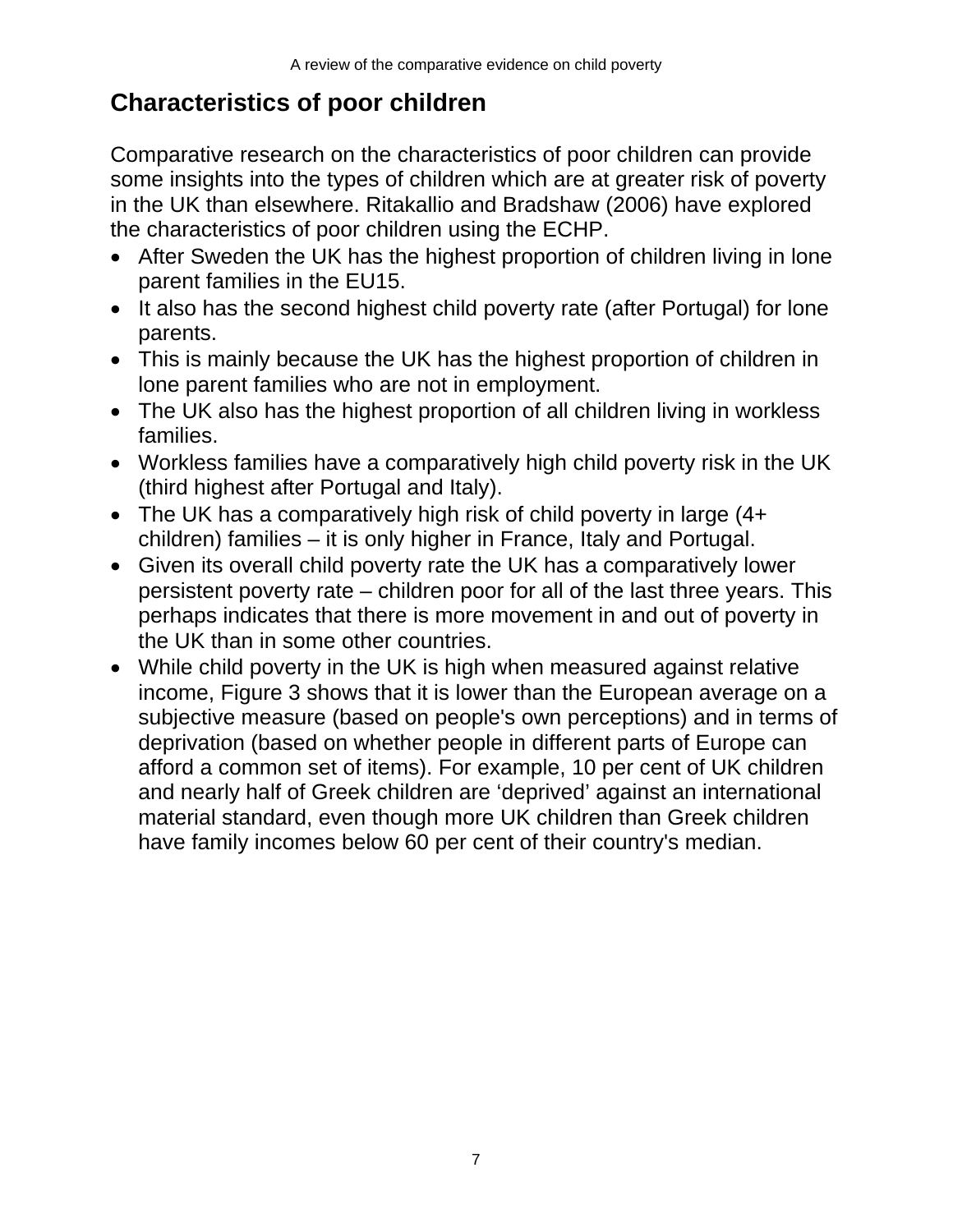



Source: Analysis of ECHP by Ritakallio and Bradshaw (2006)

#### **Lessons for policy from comparative sources**

There is no doubt that child poverty is to a considerable extent a function of policy. This can be illustrated in three ways.

Figure 4 shows the 'before cash benefit child poverty' rates and the 'after cash benefit child poverty rates' (in this analysis only cash benefits are taken into account so if countries are using tax benefits the impact of their transfers system is being under represented). It can be seen that the UK starts with a child poverty rate that is lower than Sweden's. However Sweden reduces its child poverty rate by 74 per cent while the UK reduces its by only 38 per cent.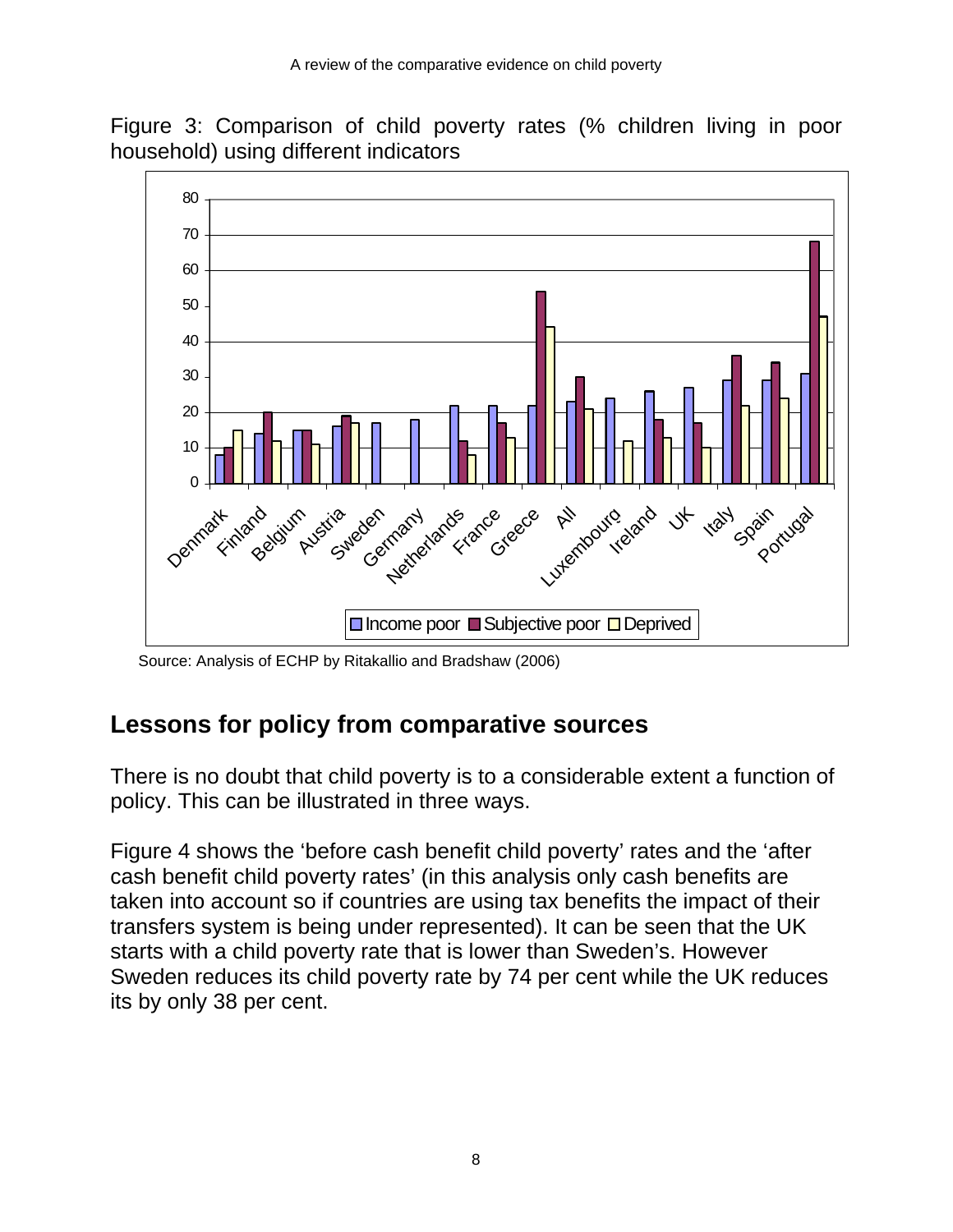



Figure 5 shows that those countries which make the most effort to reduce their 'before benefit transfer child poverty' achieve the lowest child poverty rates.

Figure 5: After transfer child poverty rate by poverty rate reduction due to transfers



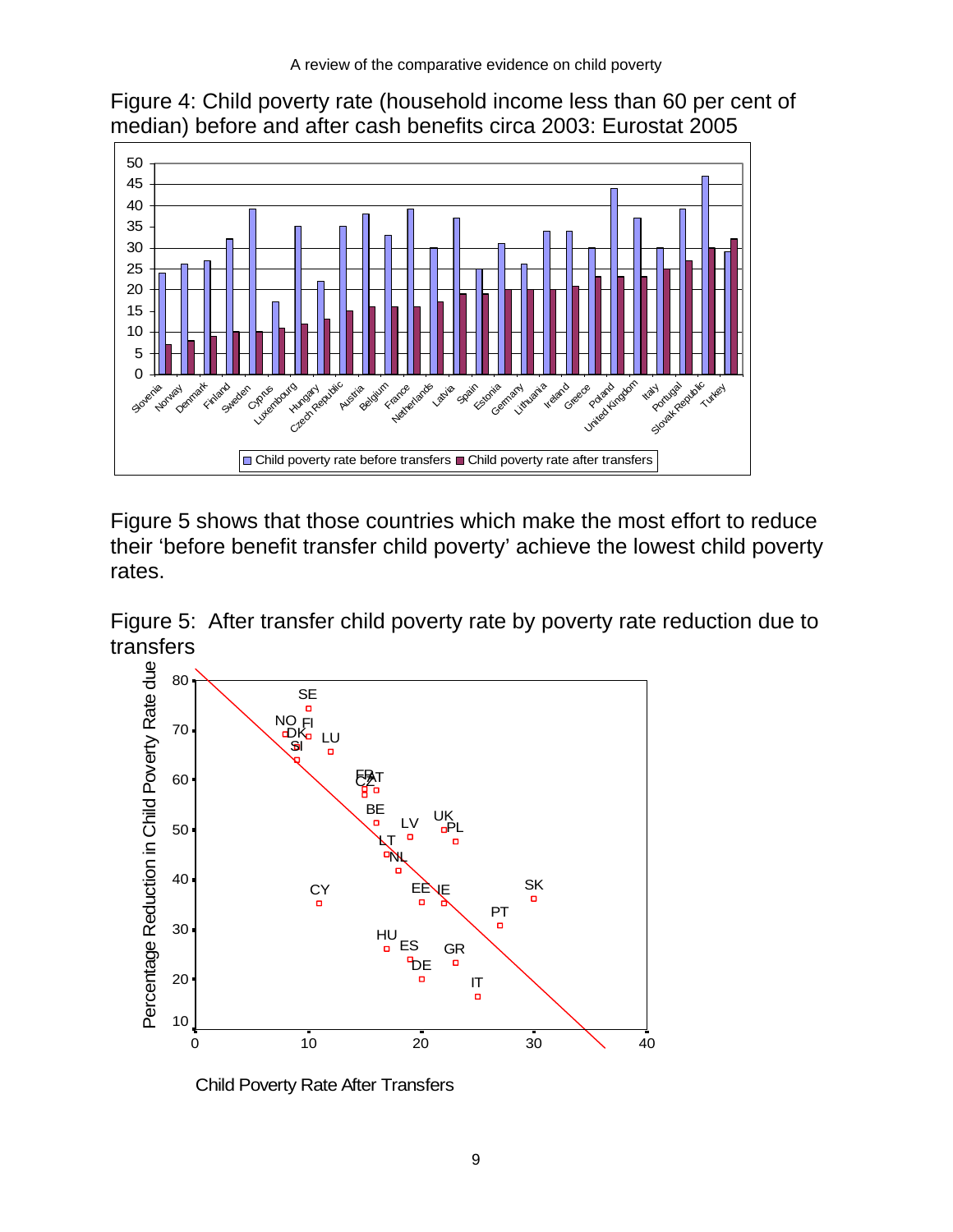Figure 6 plots the average child benefit package in £ per month purchasing power parity derived from Bradshaw and Finch (2002) for 2001 against the child poverty rate for the EU15 for 2001. This comparison includes tax benefits and housing benefits in addition to cash benefits. Again there is a clear relationship between the two.



Figure 6: Child poverty rate by child benefit package



It can be seen in the figure above that the UK child benefit package was middling in 2001. It is also possible to draw lessons about the relative effectiveness of the child benefit package in the UK compared with those which have more redistributive clout. In July 2001 Bradshaw and Finch (2002) found that the UK package was comparatively generous to low wage earning families (because it is more income related). It is also comparatively more generous to one child families. The UK has comparatively low replacement rates and comparatively high marginal tax rates (Bradshaw, Finch and Mayhew 2005). The overall poverty reduction effectiveness of the tax and cash benefit system was undermined by the fact that child tax benefits were taken into account as income in assessing housing benefit and thus subsidies to housing costs were removed at lower incomes in the UK than in other countries (Bradshaw and Finch 2004). Also childcare costs were comparatively high even after the impact of Childcare Tax Credit.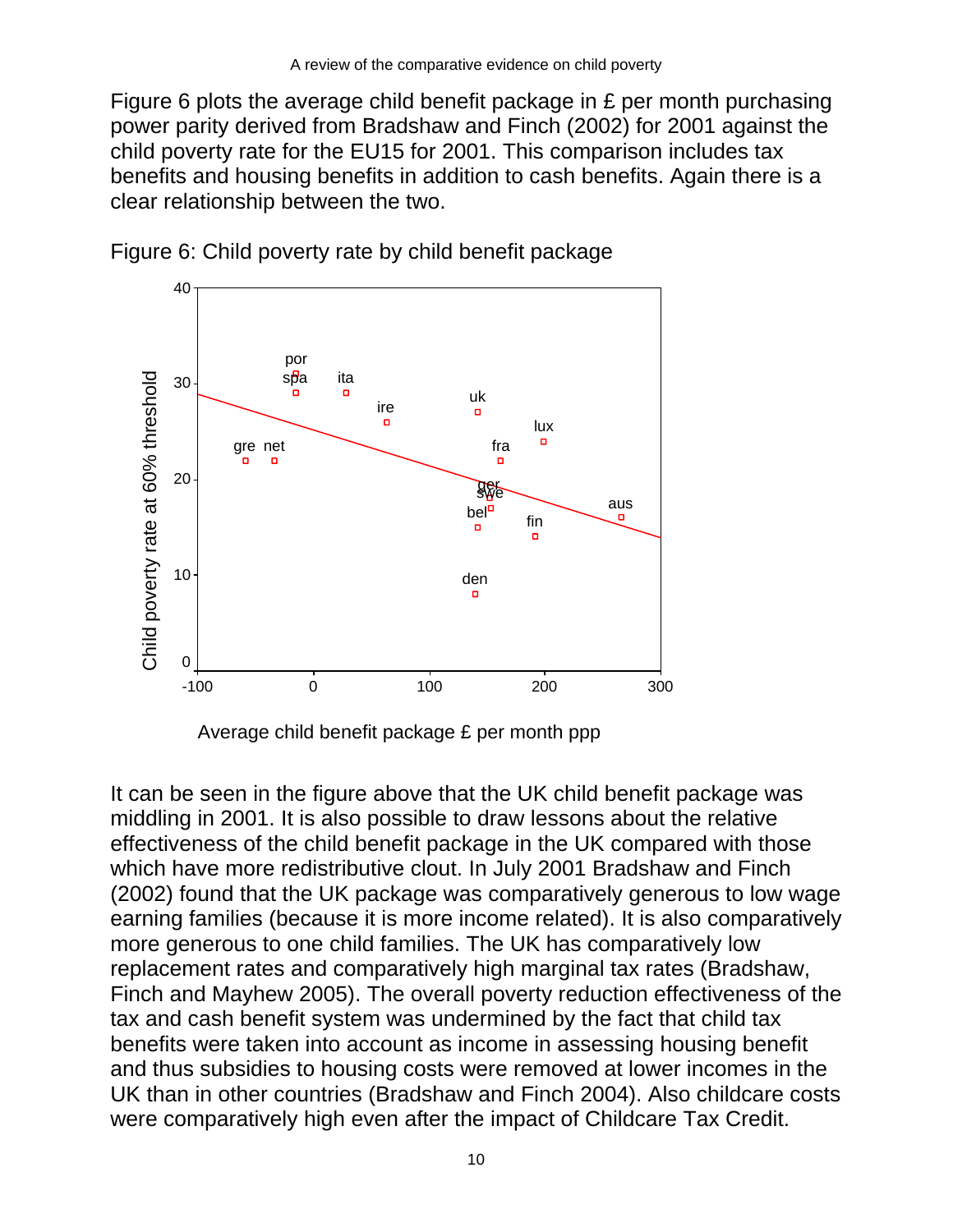Social assistance scales were in general lower that those in countries with lower child poverty rates.

This analysis of child benefit packages has been replicated for 15 countries (Bradshaw 2006) as at January 2004. Figures 7 and 8 give the average league table obtained. The relative position of the UK depends on whether the comparison is made as a proportion of average earnings (Figure 7) or in purchasing power parity terms (Figure 8). While the UK child benefit package has improved since 2001 and in purchasing power terms the UK package comes second after Austria in this league table, housing costs, childcare costs, and the low level of out of work benefits make our package less effective in reducing poverty than it otherwise might be.

Figure 7: Overall 'average' child benefit package after taxes, benefits, childcare and housing costs (difference from childless couple) % average earnings. January 2004

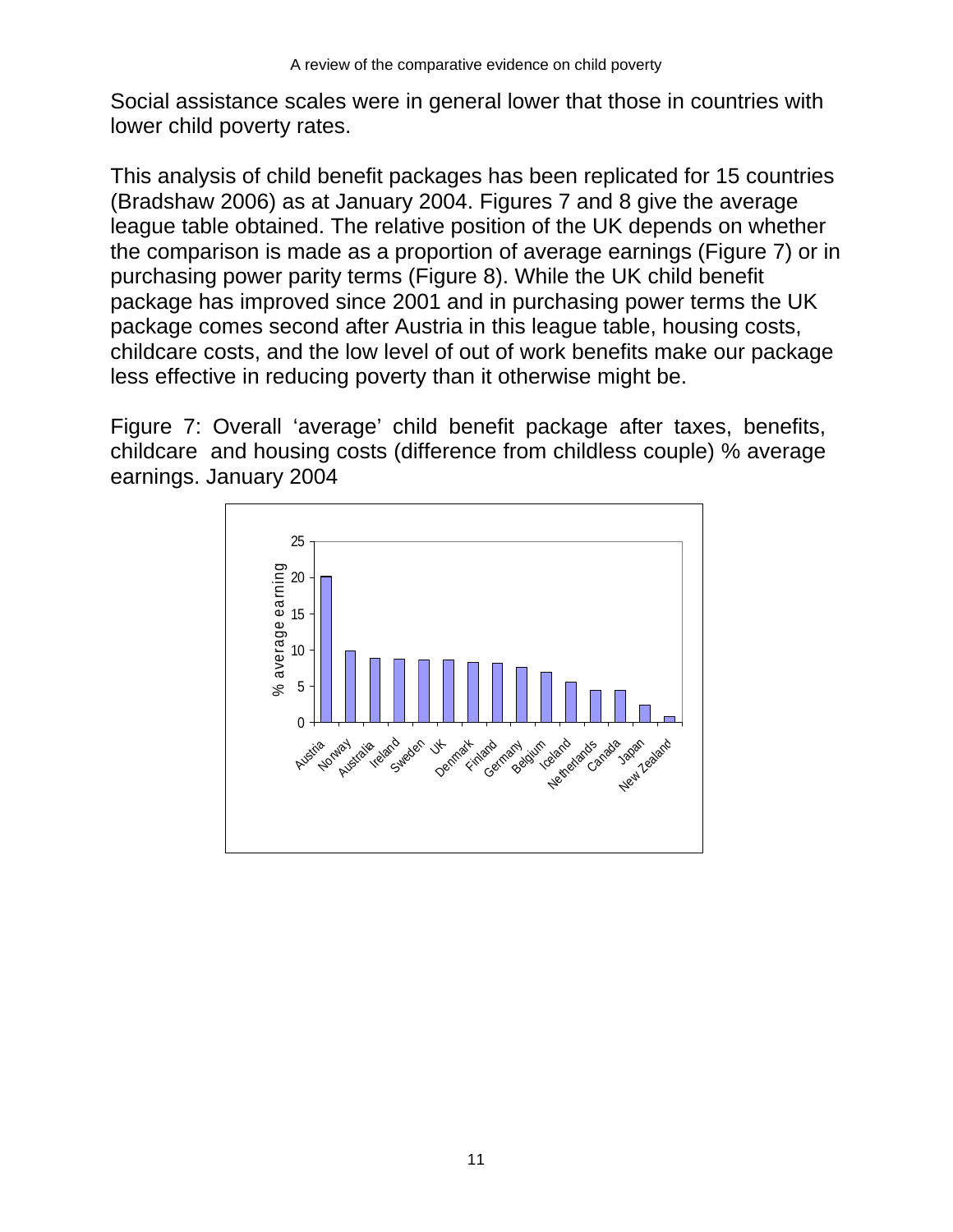Figure 8: Overall 'average' child benefit package after taxes, benefits, childcare and housing costs (difference from childless couple) Euro purchasing power parities per month. January 2004



# **Conclusion**

The UK child benefit package has been much improved since 1999 as a result of child tax credits and the increases in Income Support scales for children. The package has moved the UK up the international league table as a result. Employment rates have also improved and are now at the highest levels they have been for over 30 years. This will have had an impact on child poverty rates; indeed we know from national data that child poverty rates have begun to fall. Unfortunately international comparative data on child poverty is much less up to date. The latest comparable data for the EU25 has the UK with the equal 21<sup>st</sup> highest child poverty rate out of 27 countries in 2003 – a rate more than double that of the lowest EU countries. We can expect that position to have improved since then but there is still a long way to go.

The question arises, how do the countries with very low child poverty rates achieve the results that they do? Part of an answer is definitional – to do with their underlying income distribution. Slovenia and the Nordic countries have much less unequal primary income distributions and/or more progressive tax and benefit systems – thus there are fewer people below 60 per cent of the median by definition. They also tend to have lower rates of children living in workless families than we do. This is partly a function of the spatial concentration of our high worklessness in the UK. It is also the result of the fact that we have a high proportion of lone parents with low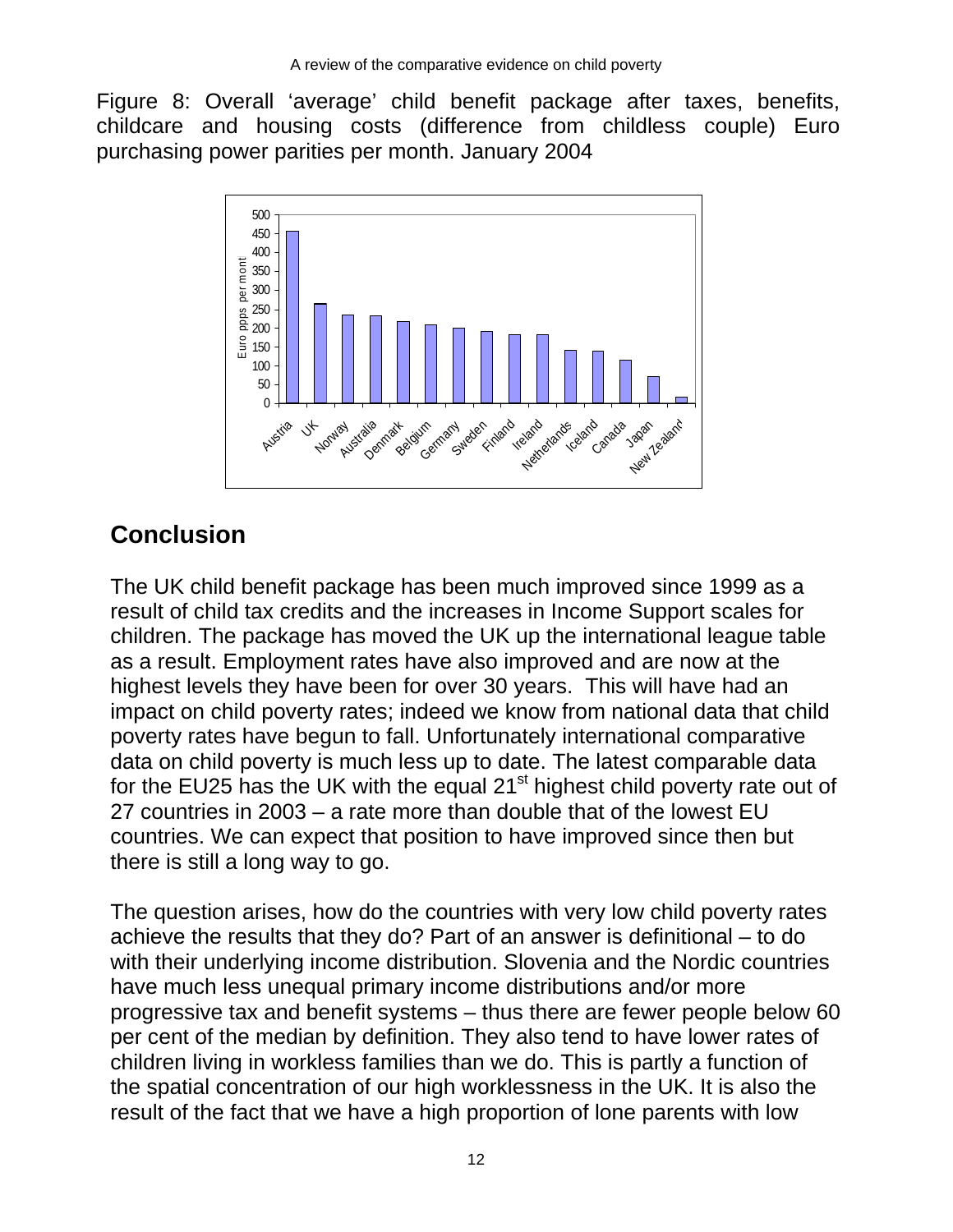proportions of them in employment. The Nordic countries actually 'hide' some of their workless lone parents by generous parental leave arrangements – generous both in level and length. After that the best performing child poverty countries have child benefit systems with certain common characteristics. These include:

- comparatively generous universal child benefits, in many cases with a large families gearing
- comparatively generous out of work benefits or social assistance
- lower childcare costs
- guaranteed child support
- housing benefits that help larger proportions of families on low incomes.

This does not mean that we would have low child poverty rates if we copied their systems. It may be that our 'progressive universalism' is more effective. However these characteristics provide food for thought.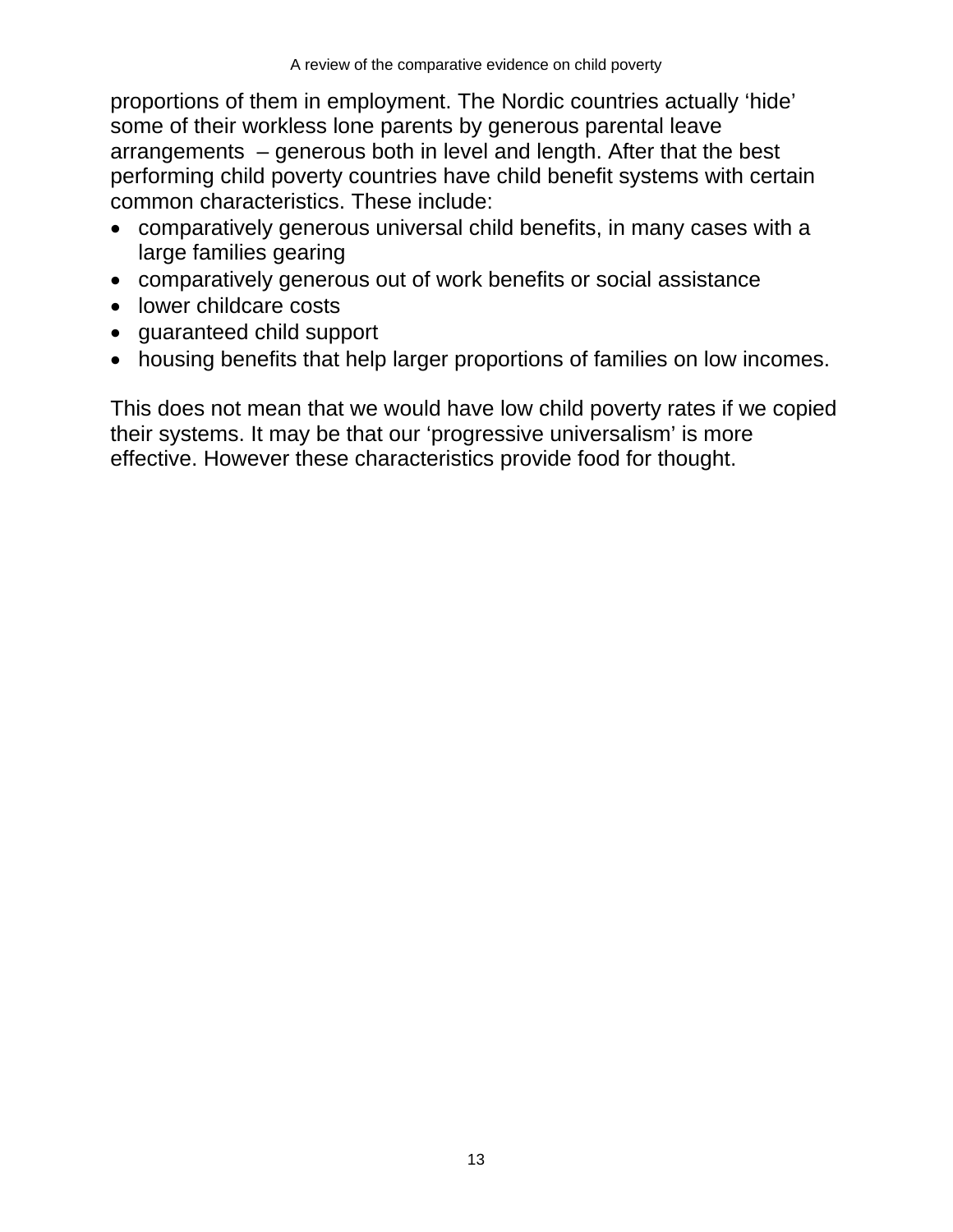#### **References**

Bradbury, B. and Jantii, M. (1999) *Child poverty across industrialised nations,* Innocenti Occasional Papers, Economic Policy Series, 71, Florence: UNICEF.

Bradshaw, J. (2005) Child poverty and deprivation, in J.Bradshaw, and E. Mayhew (eds.) *The well-being of children in the United Kingdom*, London: Save the Children.

Bradshaw, J. (2006a) Child benefit packages in fifteen countries, in J.Lewis (ed.) *Children, changing families and welfare states*, Cheltenham: Edward Elgar.

Bradshaw, J. (2006b) Some problems in the measurement of child poverty using income data, in H. Wintersberger, L. Alanen, T. Olk and J.Qvortrup (eds.) *Childhood, generational order and the welfare state: exploring children's social and economic welfare,* Volume 1 of COST A19: Children's Welfare, Odense, Denmark: University Press of Southern Denmark.

Bradshaw, J. and Finch, N. (2002) A comparison of child benefit packages in 22 countries, Department for Work and Pensions Research Report No.174, Leeds: Corporate Document Services.

Bradshaw, J. and Finch, N. (2004) Housing benefits in 22 countries, *Benefits*, 12 (2): 87-94.

Bradshaw, J., Finch, N. and Mayhew, E. (2005), Financial incentives and mothers' employment: a comparative perspective, in P. Saunders (ed.) *Welfare to work in practice: social security and participation in economic and social life*, International Studies in Social Security, Volume 10, Aldershot: Ashgate Publishing.

Bradshaw, J. and Mayhew, E. (2006) Child benefit packages, in J. Bradshaw and A. Hatland (eds.) *Social policy, family change and employment in comparative perspective*, Cheltenham: Edward Elgar.

Corak, M. (2005) Principles and practicalities in measuring child poverty in rich countries, Innocenti Working Paper 2005-01, Florence: UNICEF.